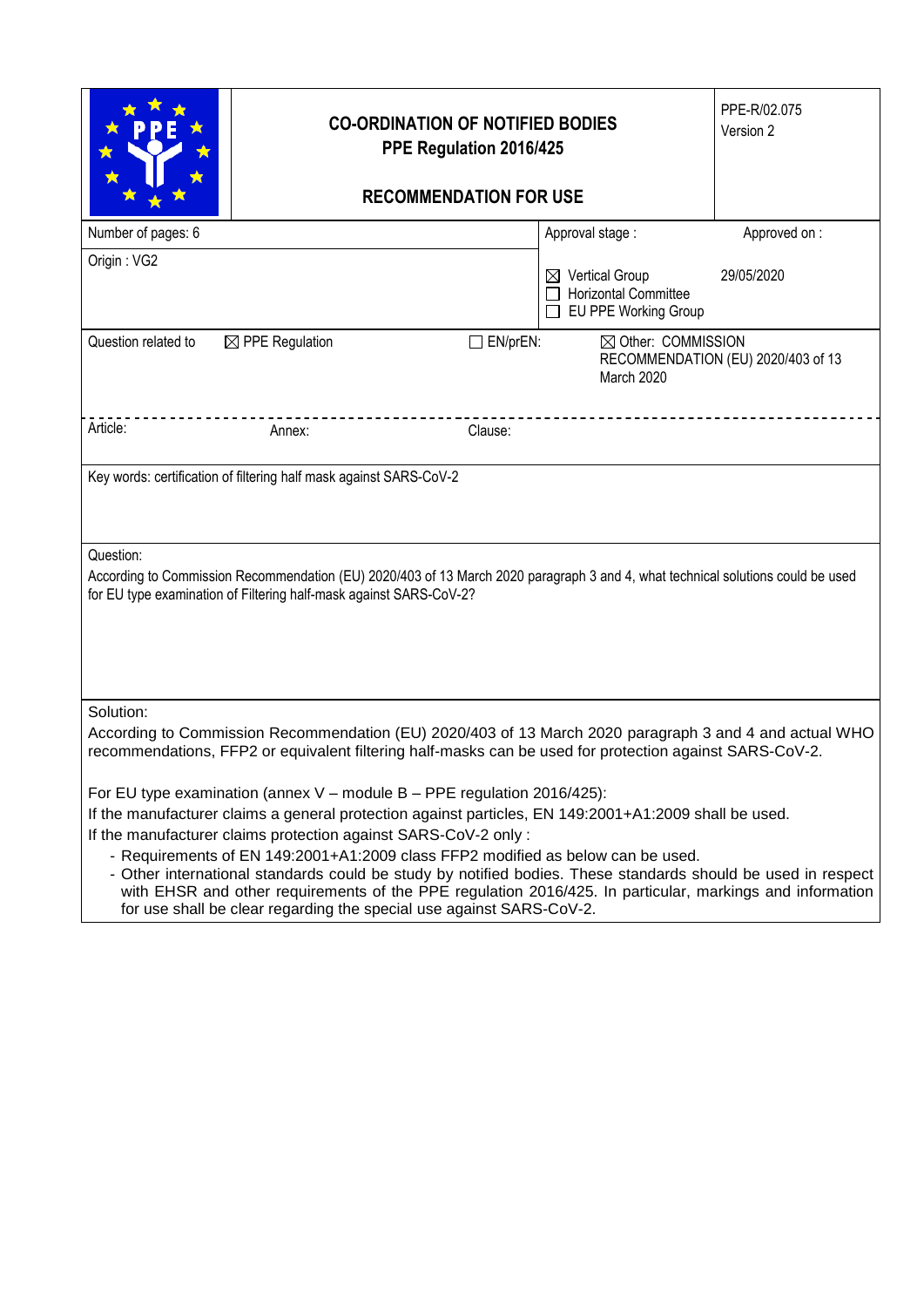# **1. Description**

§4 Description of EN 149:2001 + A1:2009 is applicable.

# **2. Designation**

Filtering half masks meeting the requirements of this recommendation for use shall be designated in the following manner:

"filtering half mask to protect against COVID-19"

# **3. Requirements**

**3.1. General**

§7.1 General of EN 149:2001 + A1:2009 is applicable.

### **3.2. Nominal values and tolerances**

§7.2 Nominal values and tolerances of EN 149:2001 + A1:2009 is applicable.

### **3.3. Visual inspection**

§7.3 Visual inspection of EN 149:2001 + A1:2009 is applicable.

## **3.4. Packaging**

§7.4 Packaging of EN 149:2001 + A1:2009 is applicable.

## **3.5. Material**

§7.5 Material of EN 149:2001 + A1:2009 is modified as below:

Materials used shall be suitable to withstand handling and wear over the period for which the particle filtering half mask is designed to be used.

Any material from the filter media released by the air flow through the filter shall not constitute a hazard or nuisance for the wearer.

Testing shall be done in accordance with 8.2

## **3.6. Cleaning and disinfecting**

§7.6 Cleaning and disinfecting of EN 149:2001 + A1:2009 is modified as below:

If the particle filtering half mask is designed to be cleaned and disinfected, the materials used shall withstand the cleaning and disinfecting agents and procedures to be specified by the manufacturer.

Cleaning and disinfection method can be accepted only if they are scientifically proved in peer reviewed scientific publications effective against the SARS-CoV-2, or have been recommended by European Centre for Disease Prevention and Control, ECDC

Testing shall be done in accordance with 8.4.

With reference to 3.9, after cleaning and disinfecting the particle filtering half mask shall satisfy the penetration requirement.

Testing shall be done in accordance with 8.11.

## **3.7. Practical performance**

§7.7 Finish of parts of EN 149:2001 + A1:2009 is applicable.

Requirement added :

During the practical performance test, the test subject should pay particular attention to the ability of the product to maintain a good faceseal. If the wearer observes that a good faceseal is not maintained, they shall be instructed to readjust the filtering half mask according to the user instructions. Should the test subject experience further difficulties with maintaining a good faceseal during the practical performance test, the filtering half mask shall be considered unsatisfactory.

## **3.8. Finish of parts**

§7.8 Finish of parts of EN 149:2001 + A1:2009 is applicable.

### **3.9. Penetration of filter material**

§7.9.2 Penetration of filter material of EN 149:2001 + A1:2009 is modified as below:

The Maximum penetration of sodium chloride aerosol at 95l/min of the filter of the particle filtering half mask shall not exceed 6%.

A total of 6 samples of filtering half masks shall be tested with sodium chloride.

Testing in accordance with 8.11 using the penetration test according to EN 13274-7, shall be performed on:

- for device without cleaning and disinfection process on:

#### 3 samples as received;

- for device with cleaning and disinfection process:

3 samples after one cleaning and disinfecting cycle according to the manufacturer's instruction.

Testing in accordance with 8.11 using the Exposure test with a specified mass of test aerosol of 120 mg according to EN 13274-7, shall be performed on: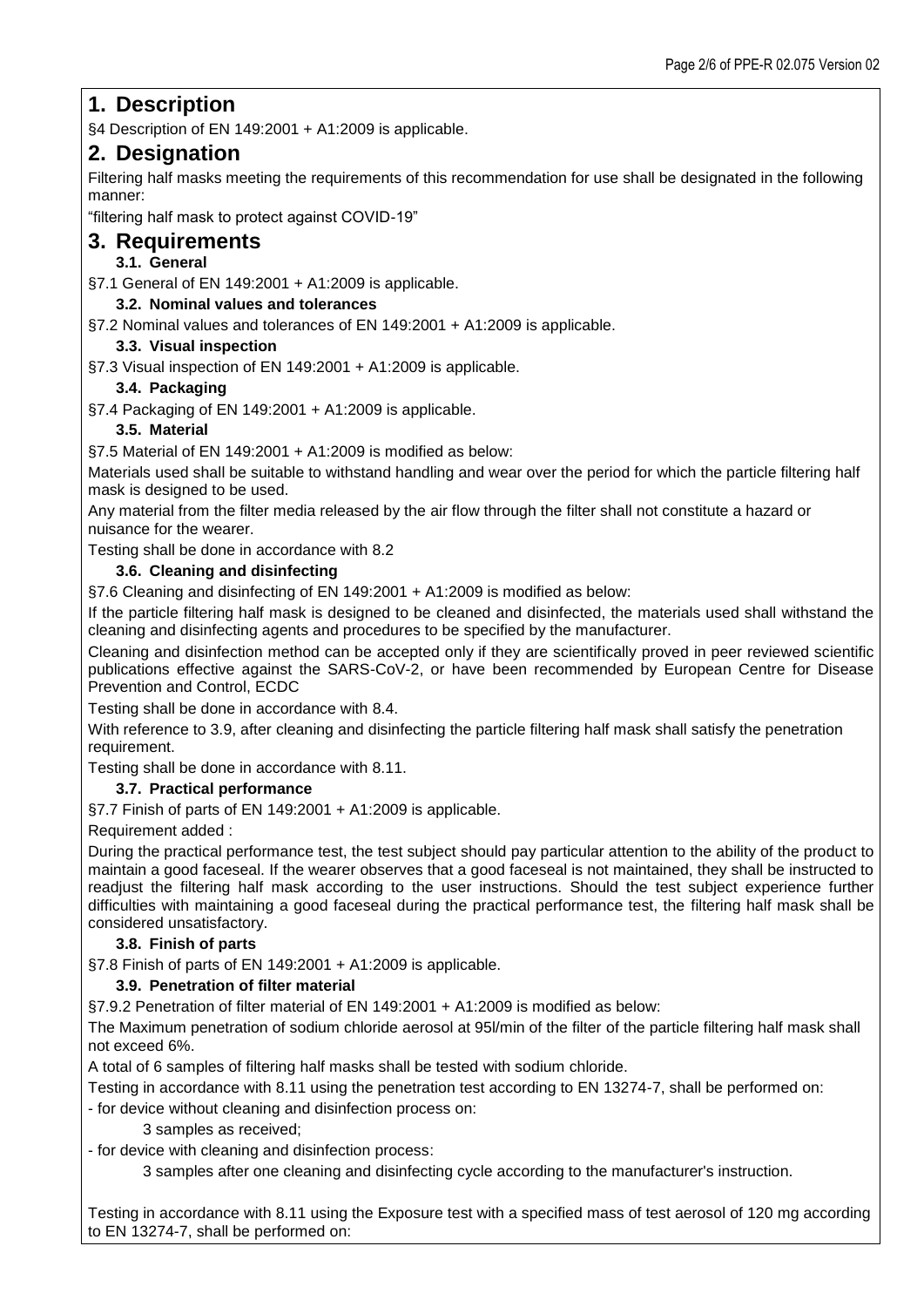- for device without cleaning and disinfection process on:

3 samples as received;

- for device with cleaning and disinfection process on:

3 samples after one cleaning and disinfecting cycle according to the manufacturer's instruction.

## **3.10. Compatibility with skin**

§7.10 Compatibility with skin of EN 149:2001 + A1:2009 is modified as below:

Materials that may come into contact with the wearer's skin shall not be known to be likely to cause irritation or any other adverse effect to health.

Testing shall be done in accordance with 8.4.

### **3.11. Carbon dioxide content of the inhalation air**

§7.12 Carbon dioxide content of the inhalation air of EN 149:2001 + A1:2009 is applicable.

## **3.12. Head harness**

§7.13 Head harness of EN 149:2001 + A1:2009 is modified as below:

The head harness shall be designed so that the filtering half mask can be donned and removed easily.

The head harness shall be adjustable or self-adjusting and shall be sufficiently robust to hold the filtering half mask firmly in position.

Testing shall be done in accordance with 8.4.

### **3.13. Field of vision**

§7.14 Field of vision of EN 149:2001 + A1:2009 is applicable.

## **3.14. Exhalation valve(s)**

\$7.15 Exhalation valve(s) of EN 149:2001 + A1:2009 is applicable.

## **3.15. Breathing resistance**

\$7.16 Breathing resistance of EN 149:2001 + A1:2009 is modified as below:

The breathing resistances apply to valved and valveless filtering half masks and shall meet the requirements FFP2 of Table 2.

Testing shall be done in accordance with 8.9.

| Classification   | Maximum permitted resistance (mbar) |          |            |  |
|------------------|-------------------------------------|----------|------------|--|
|                  | inhalation                          |          | exhalation |  |
|                  | 30 I/min                            | 95 I/min | 160 I/min  |  |
| FFP <sub>1</sub> | 0,6                                 | 2,1      | 3,0        |  |
| FFP <sub>2</sub> | 0,7                                 | 2,4      | 3,0        |  |
| FFP3             | 1,0                                 | 3,0      | 3,0        |  |

## Table 2 - Breathing resistance

**3.16. Demountable parts**

\$7.18 Demountable parts of EN 149:2001 + A1:2009 is applicable.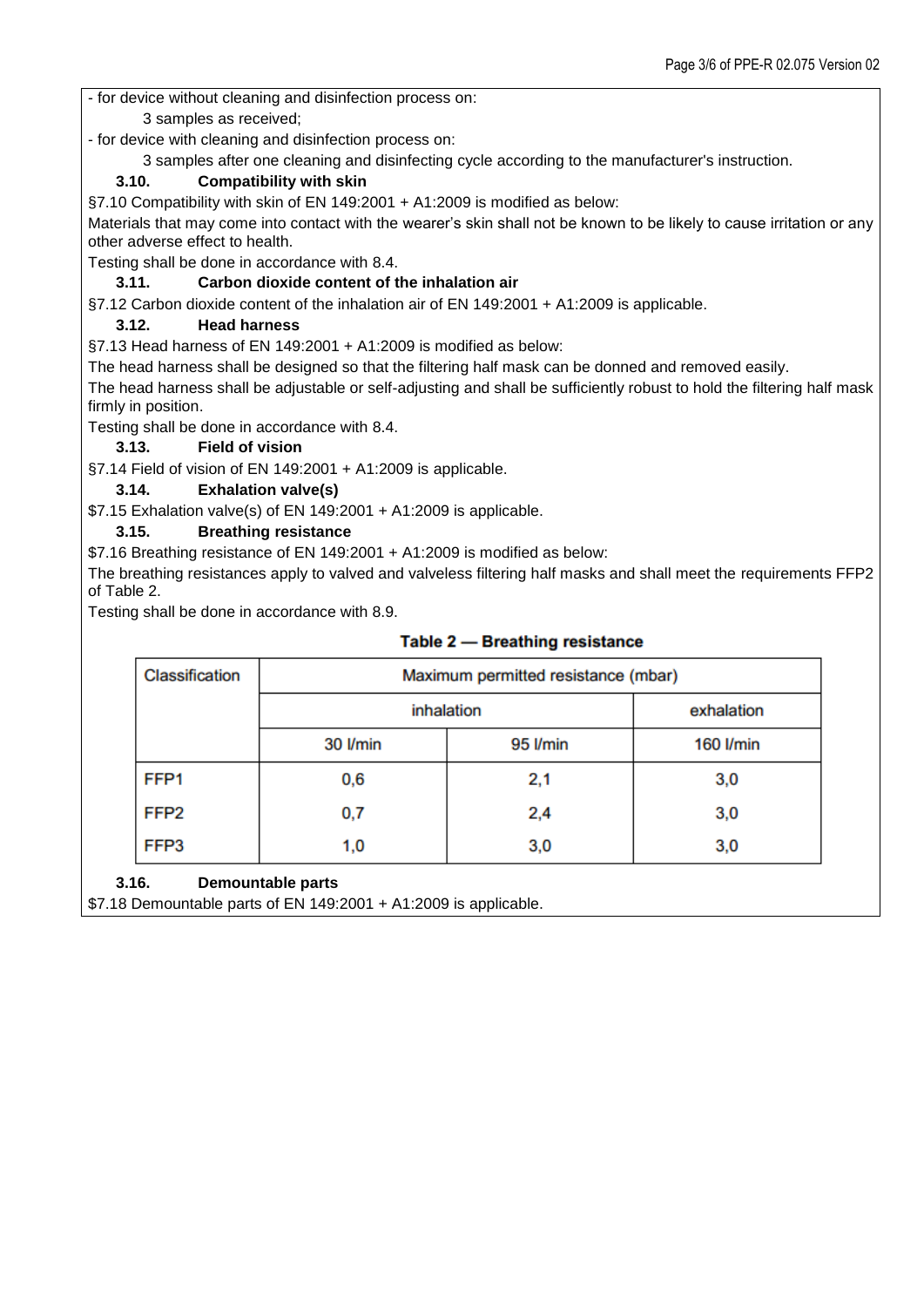# **4. MARKINGS**

# **4.1. Packaging**

The following information shall be clearly and durably marked on the smallest commercially available packaging or legible through it if the packaging is transparent.

- The name, trademark or other means of identification of the manufacturer or supplier.
- Type-identifying marking.
- The intended use, which must be stated only as "Filtering half mask to protect against COVID-19"
- The number and version of This RFU. Eg ; PPE-R/02.075 version 2
- At least the month and year of end of shelf life. The end of shelf life may be informed by a pictogram.
- The sentence 'see information supplied by the manufacturer', at least in the official language(s) of the country of destination, or by using a pictogram.
- The manufacturer's recommended conditions of storage (at least the temperature and humidity) or equivalent pictogram.

### **4.2. Filtering half mask**

Filtering half-mask against COVID-19 complying with this Recommendation for use shall be clearly and durably marked with the following:

- The name, trademark or other means of identification of the manufacturer or supplier.
- Type-identifying marking.
- The intended use, which must be stated only as "COVID-19"
- The number and version of This RFU. Eg ; PPE-R/02.075 version 2
- Sub-assemblies and components with considerable bearing on safety shall be marked so that they can be identified.

# **5. Information to be supplied**

- Information supplied by the manufacturer shall accompany every smallest commercial available package.
- Information supplied by the manufacturer shall be at least in the official language(s) of the country of destination.
- The information supplied by the manufacturer shall contain all information necessary for trained and qualified persons on
	- application/limitations;
	- the meaning of any colour coding;
	- checks prior to use;
	- donning, fitting. In particular, the user information shall includes a clear and comprehensive fit test and shall includes warnings that the fit is critical to the performance of the product
	- use;
	- maintenance (e.g. cleaning, disinfecting), if applicable;
	- storage:
	- the meaning of any symbols/pictograms used of the equipment.

 The information shall be clear and comprehensible. If helpful, illustrations, part numbers, marking shall be added.

- Warning shall be given against problems likely to be encountered, for example:
	- fit of filtering half mask (check prior to use);
	- it is unlikely that the requirements for leakage will be achieved if facial hair passes under the face seal;
	- air quality (contaminants, oxygen deficiency);
	- use of equipment in explosive atmosphere.
- With the absence of a flammability test, a specific warning shall be included:
- "Warning this product is not flame resistant and must not be used in areas with open flames"
- The information shall provide recommendations as to when the filtering half mask shall be discarded.
- For devices without cleaning, disinfecting procedure, a warning shall be given that the filtering half mask shall not be used for more than one shift.
- The Information to be supplied by the manufacturer shall include the sentence:
- "This filtering half mask is manufactured for COVID-19 protection only. As requested by World Health Organization recommendations, for this specific use, the nominal protection factor given by this filtering half mask is the same than the FFP2 nominal protection factor defined in EN 149:2001+A1:2009. This filtering half mask is not a filtering half mask for general use and shall not be used for purposes other than protection against COVID-19."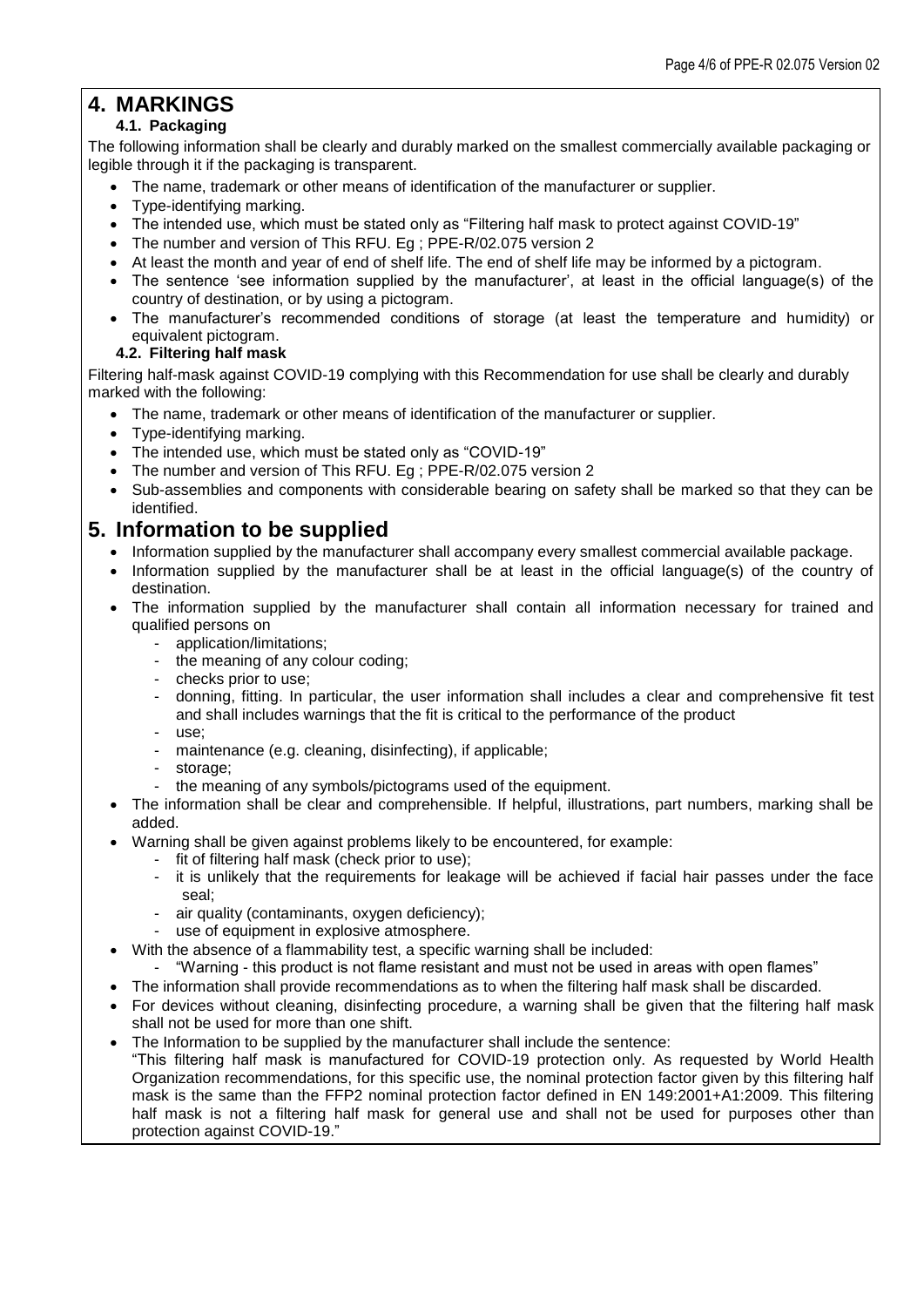# **6. TESTING**

*Note : Paragraph numbers are kept from EN 149:2001 + A1:2009 for better understanding*

# **8.1. General**

§8.1 General of EN 149:2001 + A1:2009 is modified as below:

If no special measuring devices and methods are specified, commonly used devices and methods shall be used. Before performing tests involving human subjects account should be taken of any national regulations concerning the medical history, examination or supervision of the test subjects.

## **8.2. Visual inspection**

§8.2 Visual inspection of EN 149:2001 + A1:2009 is applicable.

### **8.3. Conditioning**

# **8.3.4.Flow conditioning**

§8.3.4 Flow conditioning of EN 149:2001 + A1:2009 is modified as below:

A total of 3 valved particle filtering half masks shall be tested:

- for device without cleaning and disinfection process on:

3 samples as received;

- for device with cleaning and disinfection process on:

3 samples after one cleaning and disinfecting cycle according to the manufacturer's instruction.

# **8.4. Practical performance**

# **8.4.1.General**

§8.4.1 General of EN 149:2001 + A1:2009 is modified as below:

1 particle filtering half mask shall be tested :

- for device without cleaning and disinfection process on:

1 sample as received;

- for device with cleaning and disinfection process on:

1 sample after one cleaning and disinfecting cycle according to the manufacturer's instruction.

All tests shall be carried out by one test subject at ambient temperature and the test temperature and humidity shall be recorded.

Prior to the test there shall be an examination to assure that the particle filtering half mask is in good working condition and that it can be used without hazard.

Examination shall be done in accordance with 8.2.

For the test, person shall be selected who are familiar with using such or similar equipment.

During the tests the particle filtering half mask shall be subjectively assessed by the wearer and after the test, comments on the following shall be recorded:

a) head harness comfort;

b) security of fastenings;

c) field of vision;

d) maintenance of faceseal

e) any other comments reported by the wearer on request.

## **8.4.2.Walking test**

§8.4.2 Walking test of EN 149:2001 + A1:2009 is applicable.

## **8.4.3.Work simulation test**

§8.4.3 Work simulation test of EN 149:2001 + A1:2009 is applicable.

## **8.7. Carbon dioxide content of the inhalation air**

§8.7 Carbon dioxide content of the inhalation air of EN 149:2001 + A1:2009 is applicable.

## **8.8. Strength of attachment of exhalation valve housing**

§8.8 Strength of attachment of exhalation valve housing of EN 149:2001 + A1:2009 is modified as below: A total of three particle filtering half masks shall be tested:

- for device without cleaning and disinfection process on:

3 samples as received;

- for device with cleaning and disinfection process on:

3 samples after one cleaning and disinfecting cycle according to the manufacturer's instruction.

#### **8.9. Breathing Resistance**

## **8.9.1.Test samples and fixture**

#### **8.9.1.1. Valveless particle filtering half mask**

§8.9.1.1 Valveless particle filtering half mask of EN 149:2001 + A1:2009 is modified as below: A total of three particle filtering half masks shall be tested: